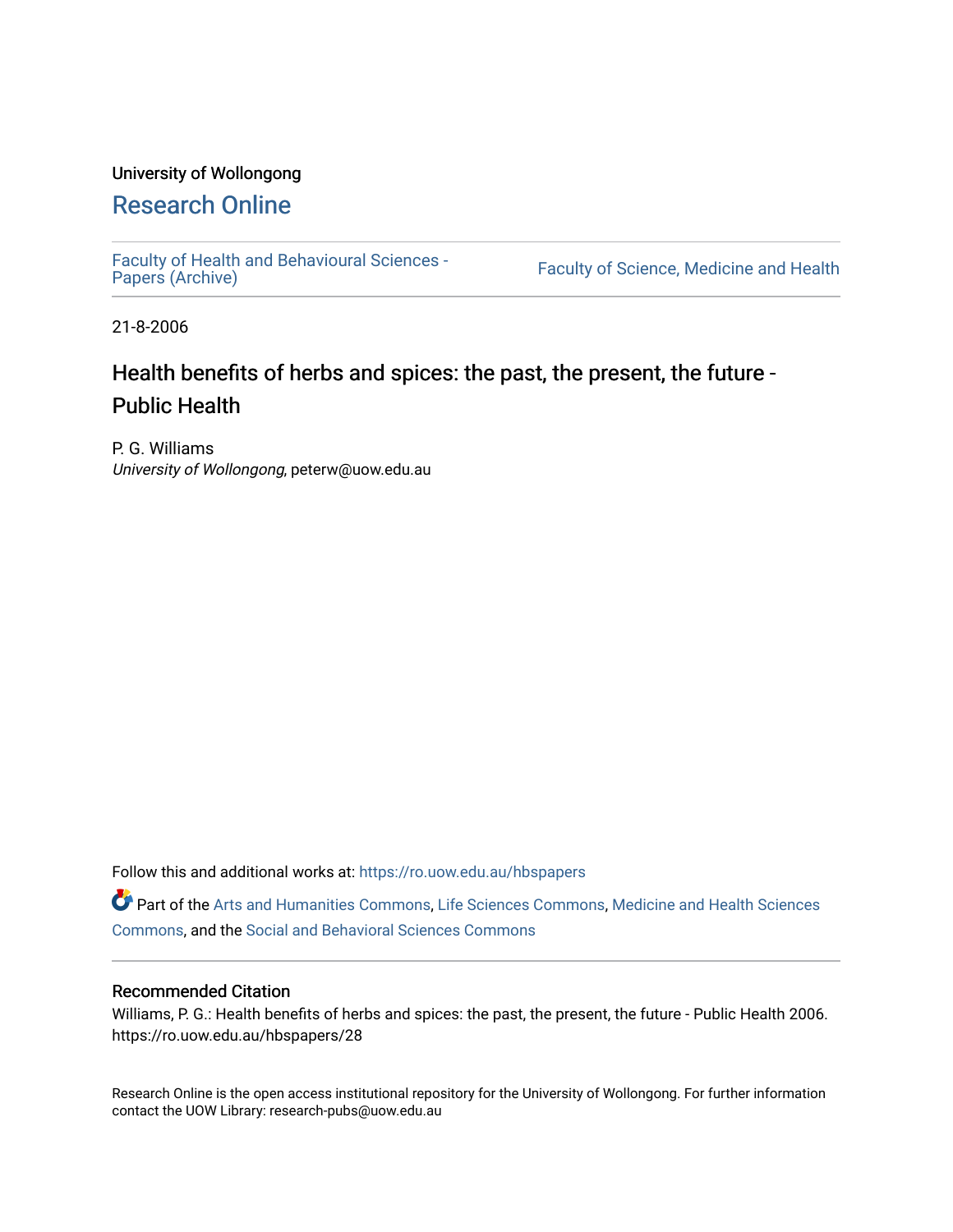# Health benefits of herbs and spices: the past, the present, the future - Public **Health**

#### Abstract

Recommendations for intakes fo food in the Australian Guide to Healthy Eating do not yet include suggested intakes of herbs and spices, although several dietary guidelines refer to their benefits. Future consideration should be given to including more explicit recommendations about the place of herbs and spices in a healthy diet

#### Keywords

herbs, spices, dietary guidelines, public health

#### **Disciplines**

Arts and Humanities | Life Sciences | Medicine and Health Sciences | Social and Behavioral Sciences

#### Publication Details

This is a preprint of an article originally published as Williams, PG, Health benefits of herbs and spices: Public Health, Medical Journal of Australia, 185(4), 2006, Supplement S17-S18. Copyright Australasian Medical Publishing Company 2006. Original journal available [here](http://www.mja.com.au/).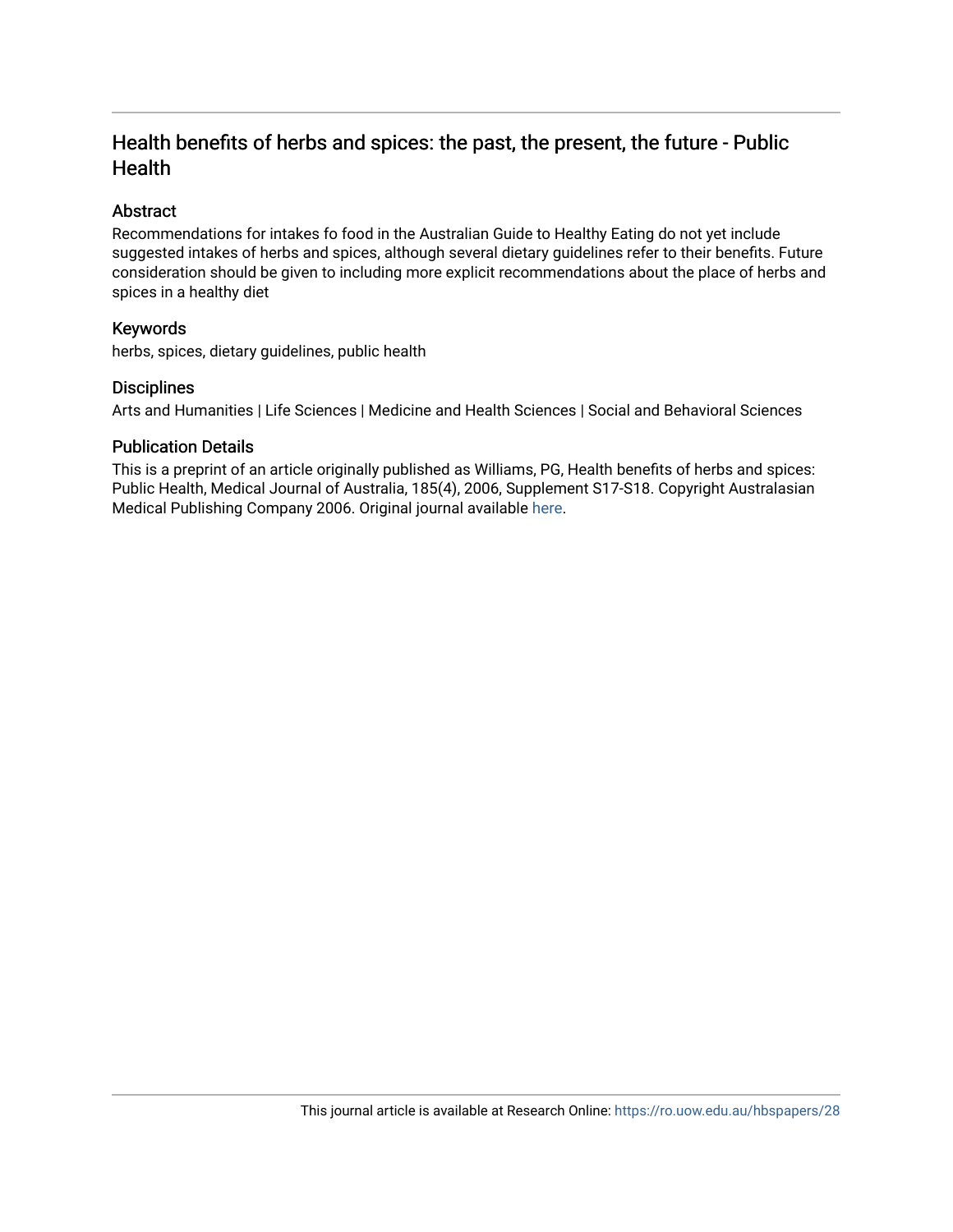## **Consumer trends and public health guidelines for culinary herbs and spices**

#### **Assoc Prof Peter Williams PhD FDAA**

#### **Consumption Trends**

It is difficult to estimate the current level of consumption of culinary herbs and spices by Australians. The Australian Bureau of Statistics trend data on apparent consumption of foods do not include herbs and spices  $<sup>1</sup>$  and results from the last National Nutrition</sup> Survey (NNS) in 1995 provide only limited information on consumption. The median daily intake of herbs, spices, seasonings and stock cubes combined was estimated to be 1.4grams per adult (declining with age from 4.2g in 19-24year olds, to 0.7g in those 65years and older), with only 3.1 percent of persons reported consuming this category of food items on the day of survey<sup>2</sup>. However the separate intakes of herbs and spices alone are not reported. The intake of males appeared to be higher than that of females, but the low values make it difficult to asses the significance of this difference. In New Zealand, the consumption of spices, estimated using import data, was 364g/year, or around 1g per day, a similar value to that reported in the NNS $^3$ .

One comparison of spices used in representative vegetable and meat-based recipes from 36 different countries found Australia (with a mean of 3.4 spices per recipe) had a moderate level of usage compared to the international mean of 3.9 (ranging from 1.6 in Norway to 6.9 in Indonesia)<sup>4</sup>. However, increased use of herbs and spices as flavourings in foods is a major trend worldwide  $5$  with sales growth of 20-30% over the past five years in both the UK and the US<sup>6</sup>. It has been suggested that this trend is partly driven by demographics; as consumers age their palates can become more adventurous. Promotion can also be important: a recent UK advertisement in which Jamie Oliver encouraged consumers to experiment with nutmeg boosted sales of that spice four-fold  $<sup>7</sup>$ .</sup>

Based on retail sales data, consumption of herbs and spices in Australia has increased in line with global trends and this is expected to continue. The market for local fresh-cut culinary herbs was estimated to be worth over \$62 million per year in 2004 and continues to grow at 20% per annum  $\delta$ . Information from major supermarket sales in 2003 estimates suggest that total retail sales of fresh herbs and spices were valued at \$54 million, and a further \$107 million for dried products. The sales volumes of fresh herbs are shown in Table 1.

#### **Dietary guidelines and recommendations**

Although there is increasing interest and research in the health-promoting and protective properties of herbs and spices  $9-11$ , there are few authoritative recommendations about intake in existing national dietary guidelines. The first of the Australian guidelines for adults is: Enjoy a wide variety of nutritious foods  $^{12}$  and in the guidelines for older Australians a food variety checklist is given in an appendix, that includes the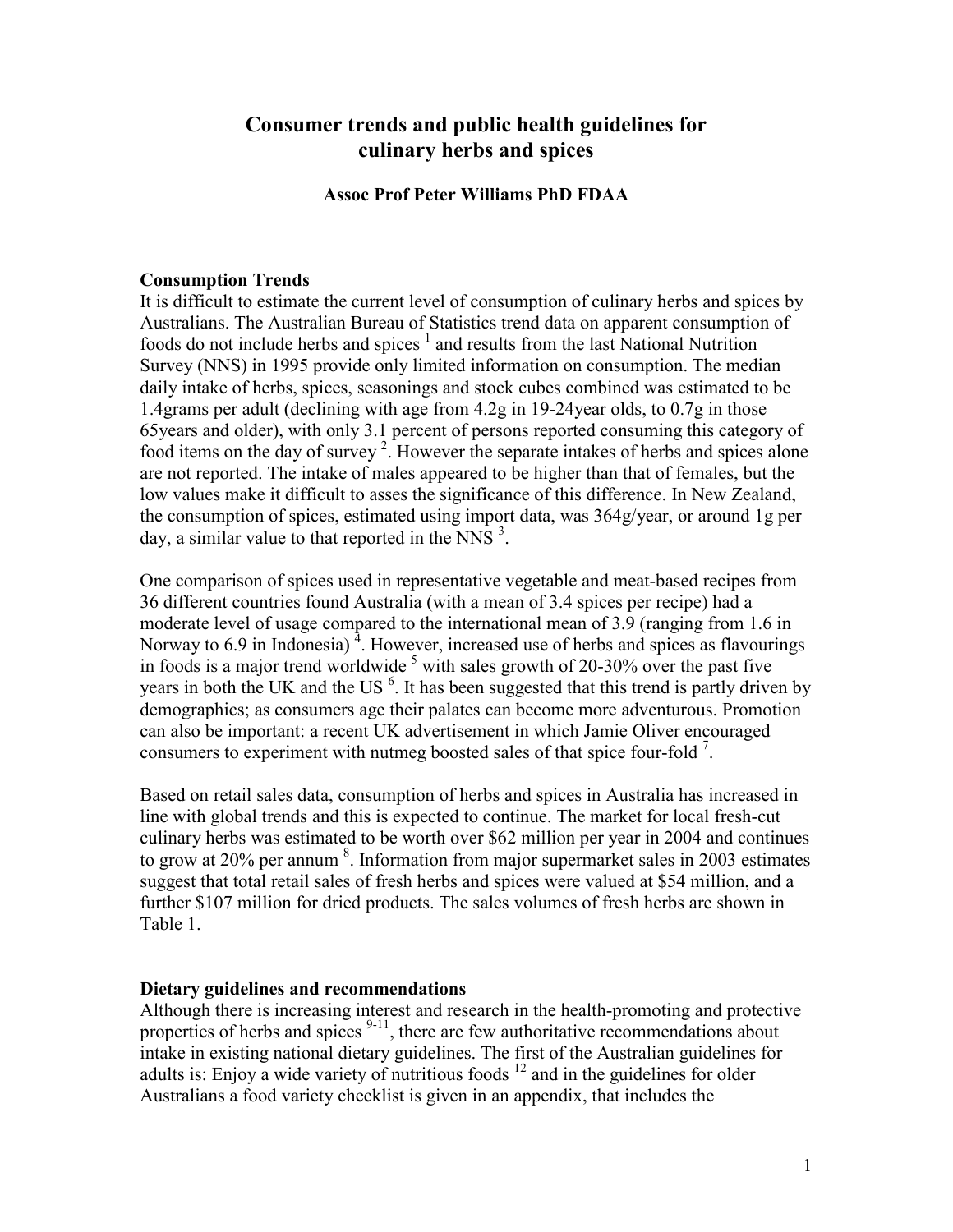recommendation to use herbs and spices regularly  $13$ . The same tool has also been used as the basis of a checklist to assess intakes of phytochemical-dense foods, and herbs and spices make up 11 out of the 64 foods scored in the checklist (basil, oregano, mint, dill/fennel, parsley, pepper, ginger, cumin, tumeric, coriander, rosemary/thyme)  $^{14}$ . The higher the score the more adequate the diet is suggested to be in phytochemicals, however it is acknowledged that such food scores need to be further developed and are not backed by any health outcome studies at this stage.

Two other Australian dietary guidelines refer to herbs and spices. In the background chapter on choosing foods low in salt it is stated that among the recommended substitutes for salt are ingredients such as curry spices, garlic and onion, and herbs  $^{12}$ . Secondly, the Dietary Guidelines for Older Australians note particularly that age-related sensory loss of smell and taste is common in older people, especially in those who take many medications, and can have adverse effects on overall nutrient intake. Experimentation with new flavourings such as herbs and spices is suggested to stimulate appetite and support adequate overall intakes  $^{13}$ .

A few other countries have made similar recommendations about herbs and spices. In the 2005 revision of the Dietary Guidelines for Americans, the chapter on choosing a diet moderate in salt and sodium recommends flavouring with herbs and spices <sup>15</sup> and the Irish dietary guidelines have similar advice. Perhaps the country with the most direct recommendation about the health benefits for culinary herbs is Greece. Their dietary guidelines not only refer to the usefulness of herbs as salt substitutes but also state: "*oregano, basil, thyme and other herbs grown in Greece are good sources of antioxidant compounds"* 16. This emphasis on the health-promoting properties of herbs is of interest given research in Australia that has found that first generation Greek migrants display 35% lower mortality from cardiovascular and overall mortality than Australian-born controls, despite high prevalence of risk factors such as obesity, smoking and sedentary lifestyles. It has been suggested that one of the dietary factors contributing to this lower mortality could be their high intake of antioxidant rich plant foods, including garlic and herbs  $17^{\degree}$ .

Despite the generally supportive statements in the dietary guidelines, the quantitative recommendations for intakes of food in the Australian Guide to Healthy Eating from the NH&MRC do not yet include suggested intakes of herbs and spices  $18$ . Those recommendations are based primarily on the aim of ensuring adequate intakes of nutrients for which recommended dietary intakes have already been established and it is probably too early for there to be more definitive recommendations about foods based on their content of other phytochemicals. It should also be borne in mind that there are possible adverse effects of some spices (such as chilli and peppers) if consumed in large quantities  $10$ , although this is unlikely to be a significant risk at normal levels of use. Thus the apparent increasing consumption of culinary herbs and spices is certainly a welcome trend that is worthy of closer monitoring, and in the future consideration should be given to inclusion of more explicit recommendations about their place in a healthy diet.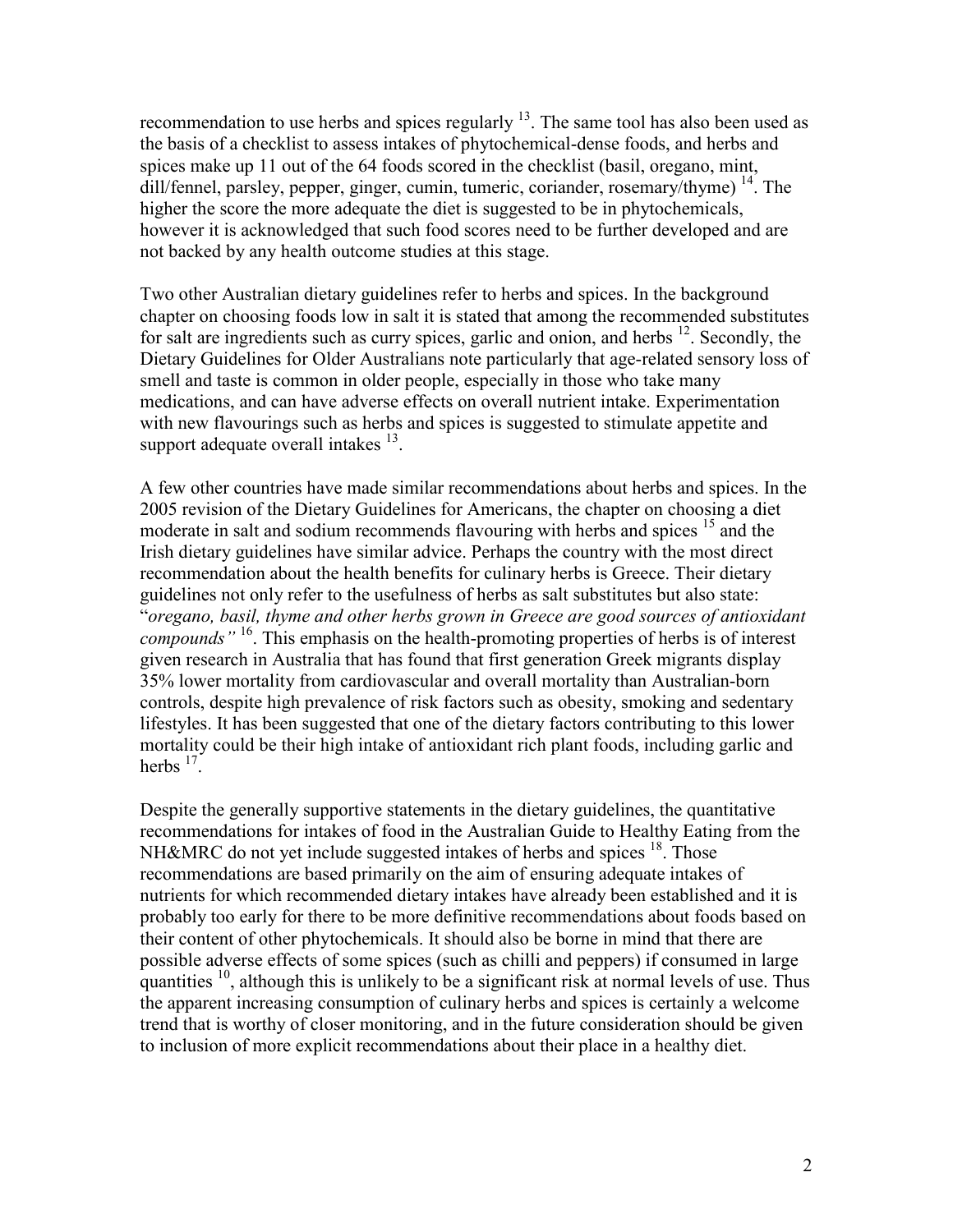| ш гуцэн аша 4000 |                  |                          |
|------------------|------------------|--------------------------|
| <b>Herb</b>      | <b>Kilograms</b> | <b>Retail sales (\$)</b> |
| Garlic           | 1,767,000        | 7,941,100                |
| Ginger           | 592,900          | 7,259,900                |
| Chilli           | 425,000          | 3,755,300                |
| <b>Basil</b>     | 74,200           | 7,373,200                |
| Coriander        | 73,900           | 8,860,600                |
| Parsley          | 30,500           | 8,415,000                |
| Mint             | 18,800           | 2,151,500                |
| Chives           | 18,400           | 2,225,500                |
| Lemon grass      | 17,400           | 950,300                  |
| Rosemary         | 15,200           | 1,169,700                |
| Oregano          | 9,700            | 594,700                  |
| Dill             | 6,100            | 1,074,900                |
| Thyme            | 3,600            | 693,300                  |
| Other            | 845,800          | 9,104,000                |

**Table 1. Major supermarket sales of fresh herbs and spices in Australia 2003 8**